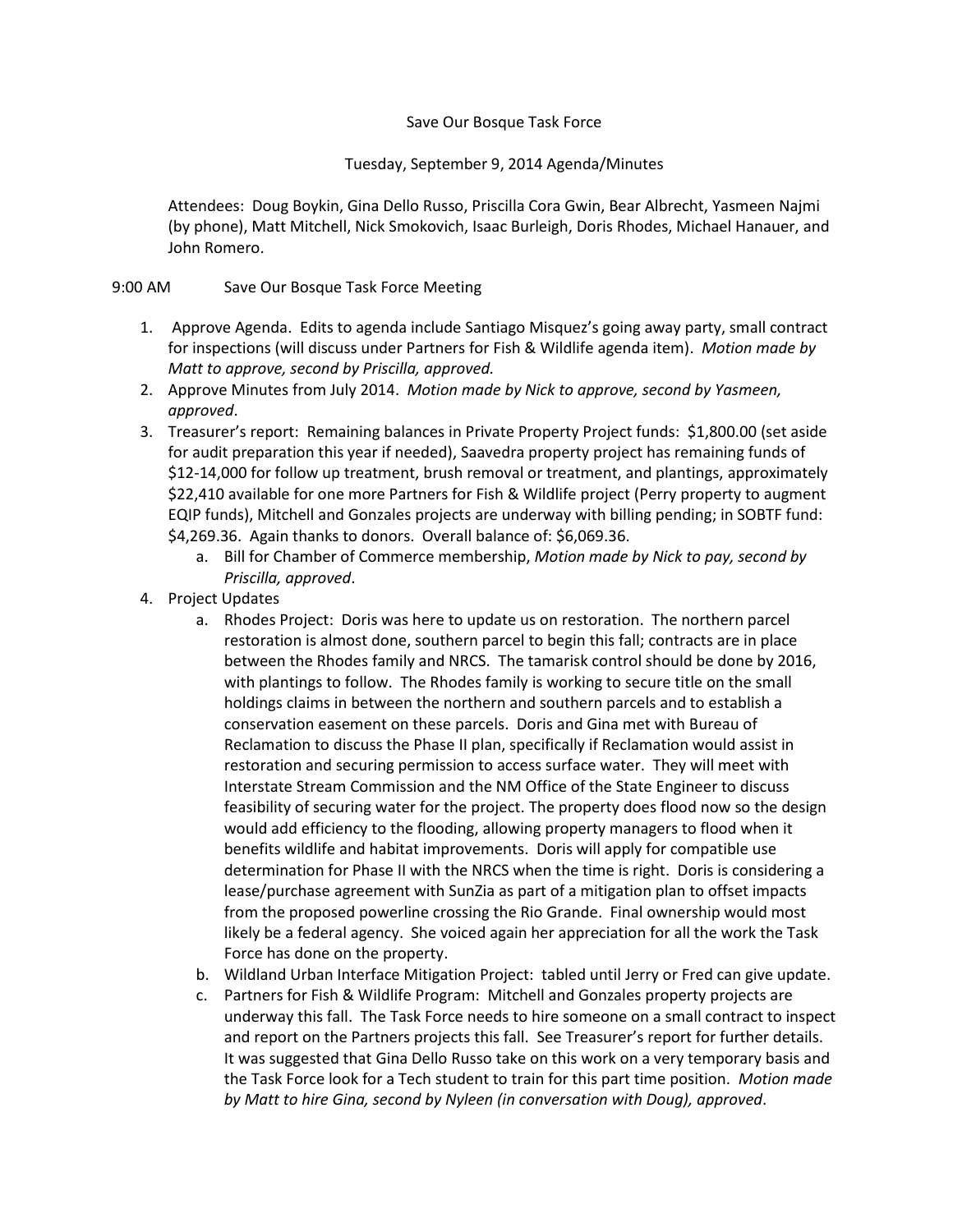- d. Riverine Parks/SNA: Socorro Nature Area (BLM) Sign at San Antonio Park needs replacing. Doug will ask Kim Meyers for a price to make a new sign similar to the one she did there before. Michael offered that there are vinyl signs that last longer and may be less expensive. He will send the website to Doug. Yasmeen suggested consistency with signs, so all have the same look. It was mentioned that we do need a new set for the Socorro reach. Yasmeen will look into how much it would cost to get a new set of trail and Otero to Confluence signs made. Update at next meeting.
- e. Healthy Kids Socorro: Welcome, Isaac Burleigh as a new member of Healthy Kids Socorro. Healthy Kids Socorro posted carsonite signs to act as mile markers on trails so kids and adults can track their exercise, but mileage needs to be added. Chris Hill with BLM has the numbering. Isaac will contact her. Isaac also mentioned taking this mileage down to Otero Street and adding it to signage on the trail. Bike to School event was on a Wednesday this month; an event designed to encourage exercise. Isaac introduced himself: his interests are cycling and running, community health. He has worked with HKS since August.
- f. Other: Corps of Engineers Levee Project Gina will contact the Corps of Engineers Levee Project manager and see if he can come down and discuss access routes, park closures this fall/winter before construction begins. From Yasmeen after meeting): she spoke with Ray Gomez and he said Jerry Nieto is the levee project contact for the Corps. Ray also said that the Socorro Flood Control and Otero streets will be access roads for the project. Part of the Socorro Flood Control will have to be reconstructed and water trucks will be filling water at Otero Street so it seems likely that, at minimum, both of these roads at or near the bosque and the bosque in between will have to be closed to the public during the construction phase, which is planned to be over one year. The contract award will be announced September  $19<sup>th</sup>$  and the details should be worked out before the end of the year, so we have a little time. The Task Force should make contact with Jerry and stay engaged so the information (maybe a press release or article) could be published in the Socorro paper, to coordinate with the City of Socorro and post any closures on the MRGCD, SOBTF and other pertinent websites. We will put this information on our website.
- *5.* Website update Bear attended and updated information.
- 6. Calendar: Next meeting is October 7. Bosque Conservation Day is October 17. Trash pickup day is October 24.
- 7. Other agenda items: 1) Michael Hanauer of the Friends of Bosque del Apache NWR attended to invite Task Force members on a "dry run" tour of water management at the refuge. The tour will be offered during the Festival of the Cranes in November. Gina will send Michael contacts for other non-profits who might be interested in the tour. The tour guide, Brian Greeves, will take people behind the scenes to see how water management is done on the refuge. October  $24<sup>th</sup>$ , after the trash pickup, is the date. Limit is 20-25 people. Just let us (Doug or Gina) know you are coming and meet us at the Visitor's Center at 1:00 pm on the day. Or better yet, join us for Trash Pickup and lunch too. See blurb for tour below. 2) Trash pickup day: John from MRGCD is hoping to get some of his patrol staff down to assist us that day, follow up with evidence if we find any. Reminder: There are large trash items between the north diversion and Escondida Lake, west side of the LFCC. 3) Santiago Misquez is moving on to other opportunities in Oregon for NRCS. The Task Force wishes to thank him for all of his hard work and collaboration on a number of great projects. Good Luck Santiago! 4) Work will continue on the ribbon this fall, probably starting in mid-October. There is approximately \$20-30,000 in state severance funds left. Fuel wood harvesting permits are now being distributed (San Acacia